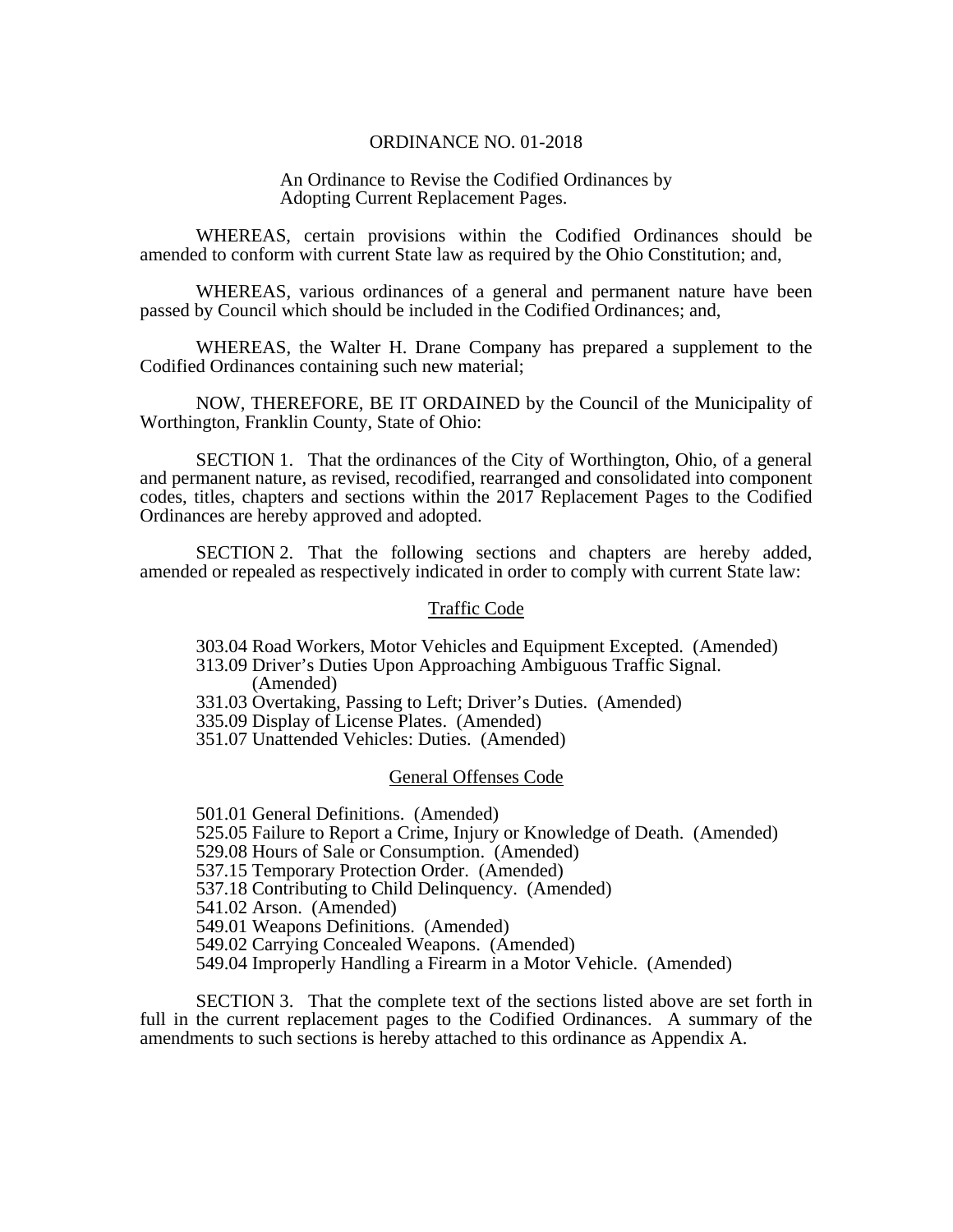## ORDINANCE NO. 01-2018

 SECTION 4. That this ordinance shall take effect and be in force from and after the earliest period allowed by law and by the Charter of the City of Worthington, Ohio

Passed January 16, 2018

 \_\_/s/ Bonnie D. Michael\_\_\_\_\_\_\_\_\_\_\_\_\_ President of Council

Attest

 $/$ s/ D. Kay Thress

Introduced January 2, 2018<br>P.H. January 16, 2018<br>Effective February 7, 2018 Clerk of Council Effective February 7, 2018